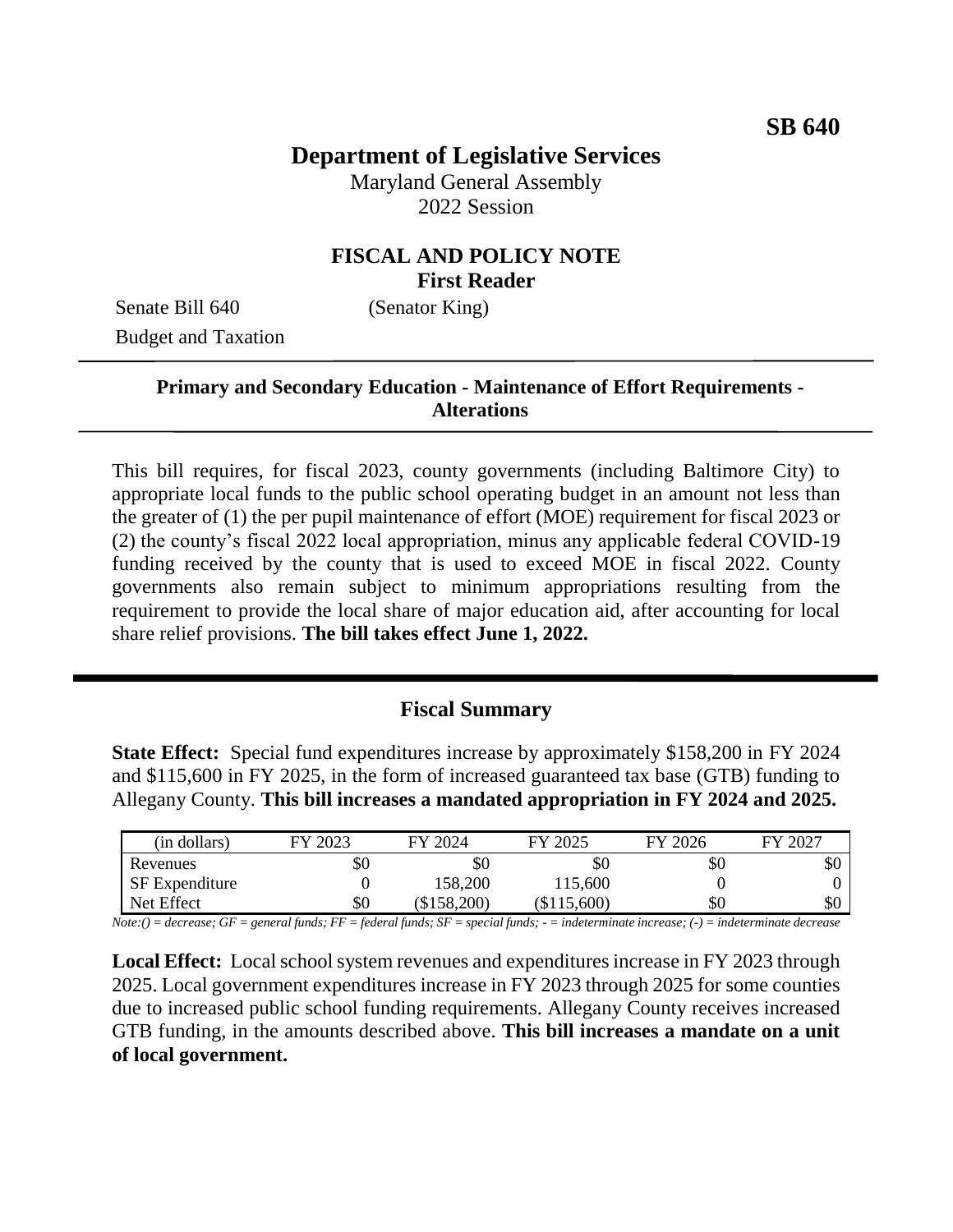**Small Business Effect:** None.

### **Analysis**

### **Current Law:**

#### *Maintenance of Effort and Local Share*

Each year, the county government (including Baltimore City) is required to appropriate funds to the local board of education equivalent to at least the same per pupil level as in the prior year (*i.e.*, MOE), or its required local share – whichever is greater. Beginning with the fiscal 2022 appropriation, the per pupil MOE level each year is based upon the greater of (1) the prior year full-time equivalent (FTE) enrollment and (2) the three-year moving average of FTE enrollment.

For fiscal 2023, the MOE calculation will use the fiscal 2021 local appropriation (instead of fiscal 2022) except for counties whose required fiscal 2022 MOE was adjusted by the escalator provision. Further, September 2019 FTE enrollment must be used to determine per pupil wealth for purposes of the escalator provision used to determine required fiscal 2022 and 2023 MOE. The enrollment count used in MOE excludes the 2020-2021 school year, which affects the calculation in fiscal 2022 through 2024. Also, county governments may, to the extent authorized under federal law, use federal funds received for COVID-19 relief to meet MOE requirements. Beginning in fiscal 2024, repealed is the requirement that a county that is below the statewide five-year moving average education effort level must increase its per pupil MOE amount by the lesser of (1) the increase in local wealth per pupil; (2) the statewide average increase in local wealth per pupil; or (3) 2.5% (*i.e.*, MOE escalator).

Beginning in fiscal 2023, local governments must fund the greater of MOE or the local share of all wealth-equalized formulas (instead of only the foundation formula). This includes the local share of the compensatory education, English language learner, special education, comparable wage index ((CWI), beginning in fiscal 2024), full-day prekindergarten, college and career ready, transitional supplemental instruction (through fiscal 2026), and career ladder grant programs. Also, counties that benefit from the compensatory education State funding floor are required to fund the local share of the concentration of poverty grant program. However, for some counties, the combined local share across these several programs is subject to adjustments described below.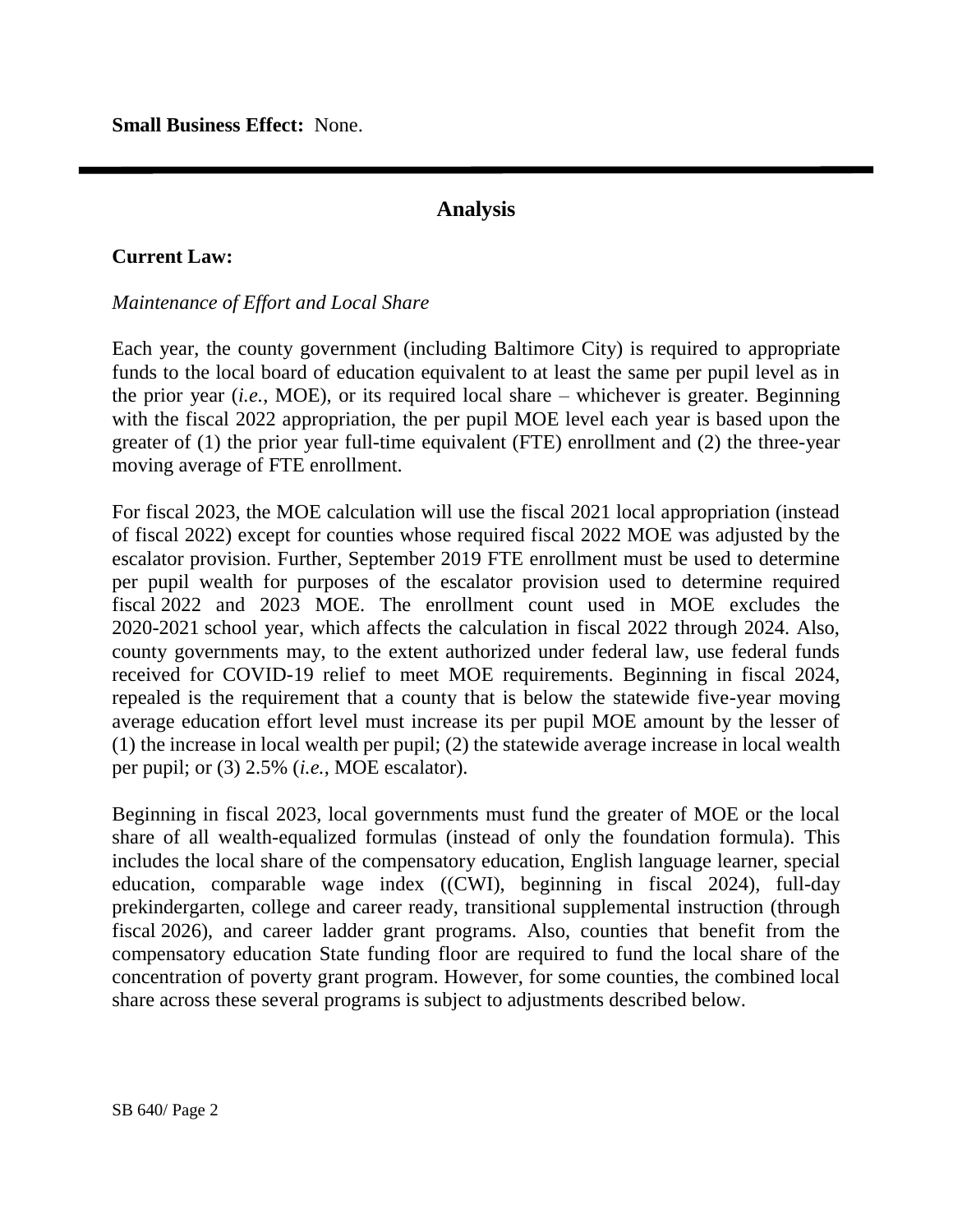### *Education Effort Adjustment to Local Share Requirement*

Local governments are required to fund the local share of the foundation program and the required local shares for several existing and new funding formula programs. Effective in fiscal 2022, the law also includes a mechanism for establishing a maximum local share that a county must fund each year. This involves "local education effort," which is determined for each county by dividing the county's local share of major education aid by the county's wealth. An "education effort index," which is the local education effort divided by the "State average education effort" is then determined. A "maximum local share" is calculated for each county, which is the county's local wealth multiplied by the State average education effort.

Each county with an education effort above 1.0 for two consecutive years receives relief based upon its "education effort adjustment," which is the amount by which that calculated local share exceeds the maximum local share. This relief (which results in increases to State aid) is provided to counties within one of three tiers, based on whether the education effort is (1) greater than 1.0 but less than 1.15; (2) at least 1.15 but less than 1.27; or (3) at least 1.27. State relief for the first tier is phased up from 10% of the education effort adjustment in fiscal 2022 to 50% by fiscal 2030. State relief for the second tier is phased up from 20% of the education effort adjustment in fiscal 2022 to 100% by fiscal 2030. State relief for the third tier is 100% beginning in fiscal 2022. However, the education effort adjustment for a county is only allowed to the degree that per pupil MOE is met each year.

#### *Additional Reductions to Local Share*

A county may be eligible for a reduction in the required local share of major aid formulas in three additional ways: (1) if a county receives State funds from the GTB program, the local share may be reduced by the amount of GTB funds, except that for Baltimore City only the amount above \$10 million may be reduced from the local share; (2) if a county receives State funds to support the minimum funding floors of 15% for the foundation and 40% for the targeted programs; and (3) if a county has a CWI index of at least 0.13, the local share of CWI may be reduced by 50%. However, in all of these cases, the local share may not be reduced below the required per pupil MOE amount.

#### *Guaranteed Tax Base Program*

The GTB program provides additional State education aid to counties that have less than 80% of the statewide average wealth per pupil and provide local education funding above the minimum local share required by the foundation program. The program uses local education tax effort and wealth to determine State aid amounts for each eligible school system. GTB funding in a given fiscal year depends upon the level of local appropriations for the immediate prior fiscal year.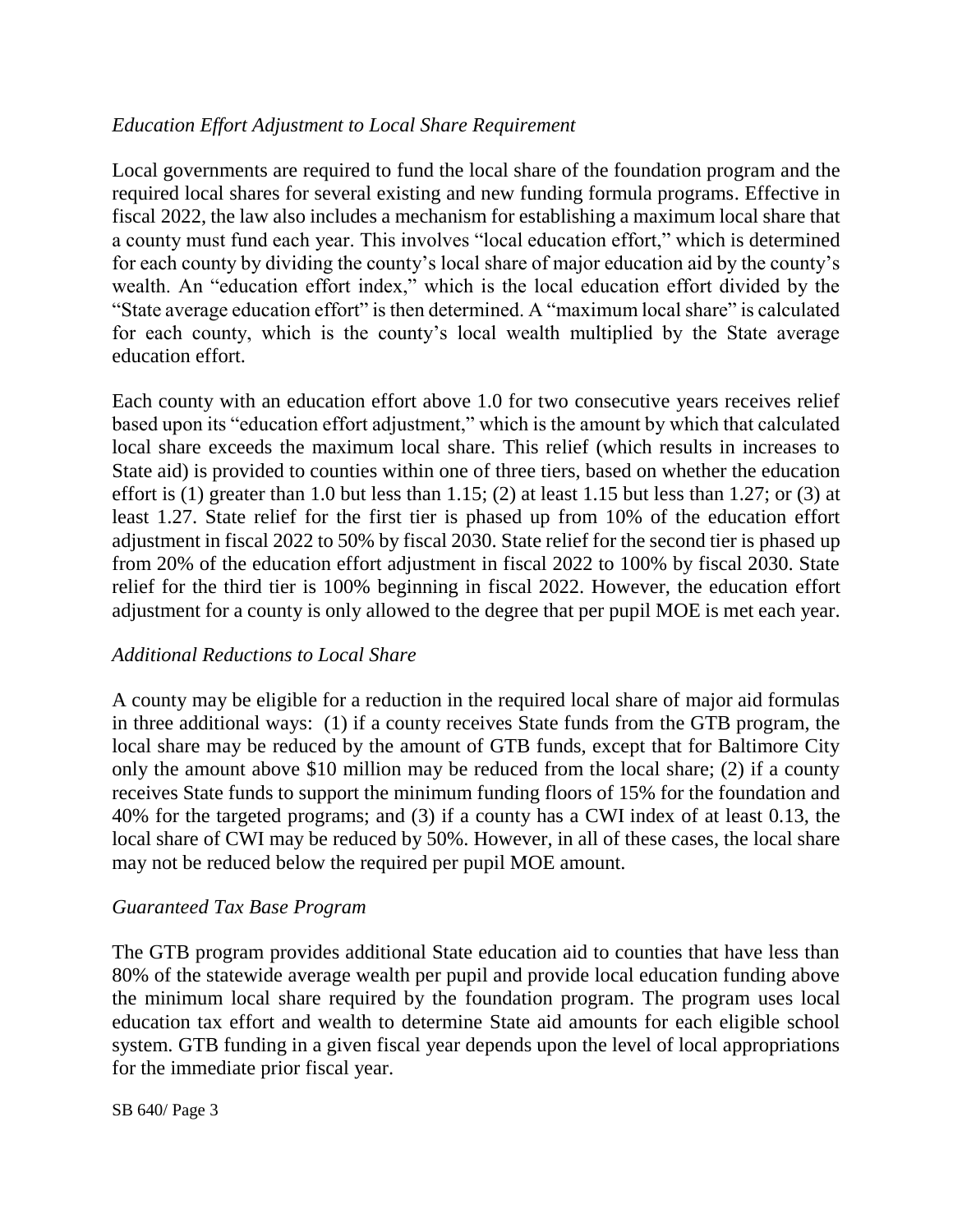**State Expenditures:** Special fund (Blueprint for Maryland's Future Fund) expenditures increase by approximately \$158,200 in fiscal 2024 and \$115,600 in fiscal 2025, in the form of increased GTB funding. These increases, which amount to considerably less than a 1% increase in GTB each year compared to current law estimates, result from anticipated increased local funding effort made by Allegany County under the bill, in fiscal 2023 and 2024, as further discussed below.

**Local Fiscal Effect:** For fiscal 2023, the bill requires local governments to appropriate local funds to the public school operating budget in an amount not less than the greater of (1) the per pupil MOE requirement for fiscal 2023 or (2) the county's fiscal 2022 local appropriation, minus any applicable federal COVID-19 funding received by the county that is used to exceed MOE in fiscal 2022. This establishes another factor, along with MOE and local share, in determining the minimum required local appropriation in fiscal 2023. As shown in **Exhibit 1**, the minimum required local appropriation will be higher in 14 jurisdictions, amounting to approximately \$159.5 million statewide. Reliable data regarding any applicable federal COVID-19 funding is not available. To the extent that federal funding is determined to meet the criteria under the bill, the estimated impact on the required local appropriations will be lower.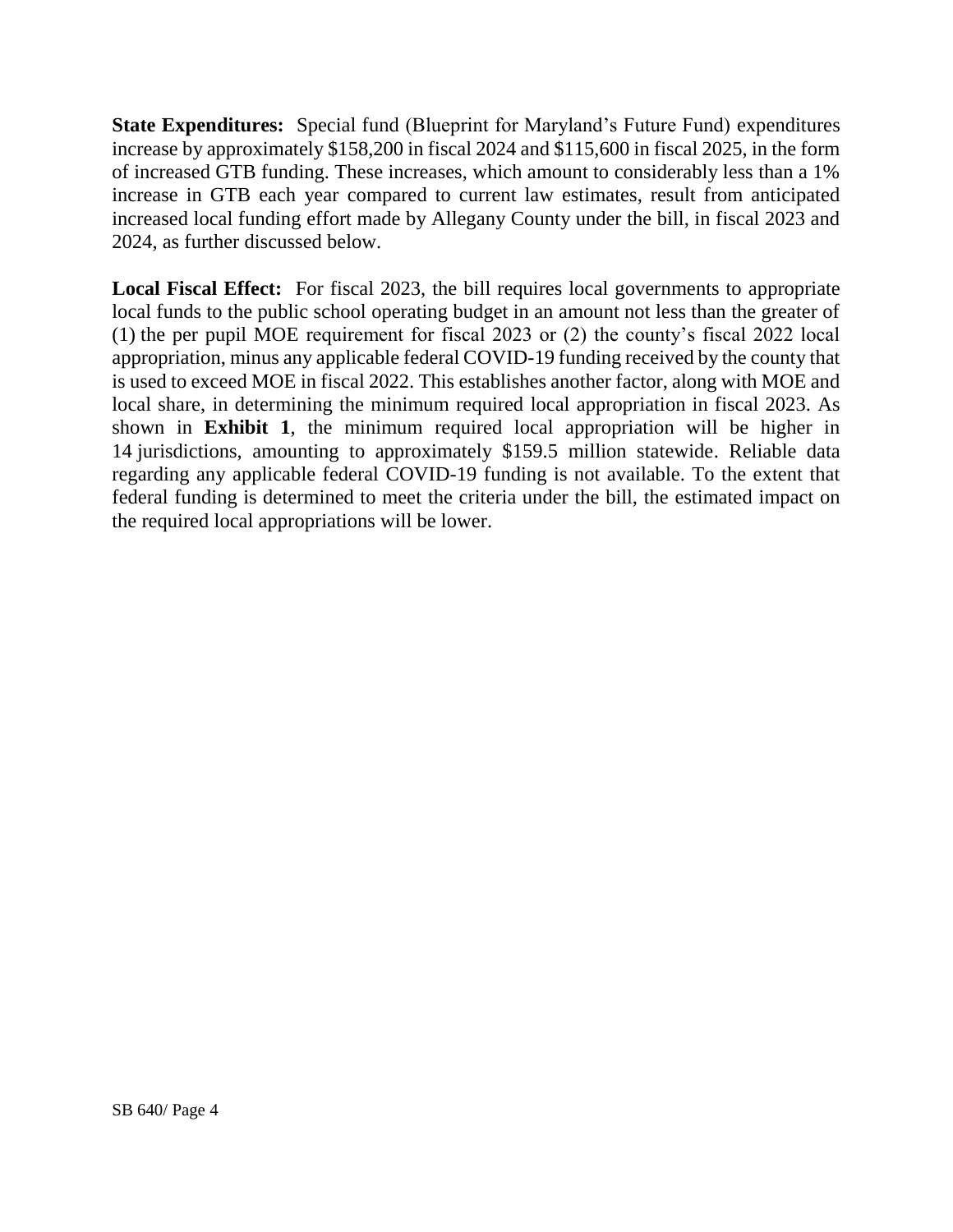### **Exhibit 1 Fiscal 2023 Local Effort (\$ in Millions)**

**Current Law Under the Bill**

| County                | <b>Maintenance</b><br>of Effort | Local<br>Share <sup>1</sup> | <b>Minimum</b><br><b>Required Local</b><br>Appropriation | <b>Minimum</b><br><b>Required Local</b><br>Appropriation <sup>2</sup> | <b>Increase in</b><br><b>Minimum</b><br>Appropriation |
|-----------------------|---------------------------------|-----------------------------|----------------------------------------------------------|-----------------------------------------------------------------------|-------------------------------------------------------|
| Allegany              | \$31.5                          | \$21.1                      | \$31.5                                                   | \$31.9                                                                | \$0.4                                                 |
| Anne Arundel          | 774.4                           | 600.3                       | 774.4                                                    | 784.7                                                                 | 10.3                                                  |
| <b>Baltimore City</b> | 274.4                           | 309.6                       | 309.6                                                    | 275.5                                                                 | 0.0                                                   |
| <b>Baltimore</b>      | 846.6                           | 714.2                       | 846.6                                                    | 888.3                                                                 | 41.7                                                  |
| Calvert               | 132.6                           | 74.2                        | 132.6                                                    | 134.7                                                                 | 2.1                                                   |
| Caroline              | 16.1                            | 15.1                        | 16.1                                                     | 16.0                                                                  | 0.0                                                   |
| Carroll               | 197.1                           | 126.8                       | 197.1                                                    | 204.6                                                                 | 7.5                                                   |
| Cecil                 | 89.2                            | 75.2                        | 89.2                                                     | 88.5                                                                  | 0.0                                                   |
| Charles               | 193.6                           | 127.1                       | 193.6                                                    | 200.7                                                                 | 7.1                                                   |
| Dorchester            | 20.9                            | 20.7                        | 20.9                                                     | 20.8                                                                  | 0.0                                                   |
| Frederick             | 307.3                           | 227.4                       | 307.3                                                    | 316.3                                                                 | 9.1                                                   |
| Garrett               | 28.4                            | 25.6                        | 28.4                                                     | 28.7                                                                  | 0.3                                                   |
| Harford               | 274.3                           | 203.3                       | 274.3                                                    | 293.8                                                                 | 19.5                                                  |
| Howard                | 604.8                           | 359.6                       | 604.8                                                    | 628.3                                                                 | 23.5                                                  |
| Kent                  | 18.1                            | 16.6                        | 18.1                                                     | 18.6                                                                  | 0.5                                                   |
| Montgomery            | 1,721.7                         | 1,320.3                     | 1,721.7                                                  | 1,752.7                                                               | 31.0                                                  |
| Prince George's       | 720.5                           | 796.8                       | 796.8                                                    | 766.8                                                                 | 0.0                                                   |
| Queen Anne's          | 62.2                            | 48.2                        | 62.2                                                     | 62.6                                                                  | 0.4                                                   |
| St. Mary's            | 108.4                           | 81.9                        | 108.4                                                    | 114.5                                                                 | 6.1                                                   |
| Somerset              | 10.5                            | 8.6                         | 10.5                                                     | 10.4                                                                  | 0.0                                                   |
| Talbot                | 43.2                            | 45.9                        | 45.9                                                     | 43.9                                                                  | 0.0                                                   |
| Washington            | 106.8                           | 86.8                        | 106.8                                                    | 105.8                                                                 | 0.0                                                   |
| Wicomico              | 49.1                            | 41.5                        | 49.1                                                     | 48.9                                                                  | 0.0                                                   |
| Worcester             | 97.1                            | 63.1                        | 97.1                                                     | 96.3                                                                  | 0.0                                                   |
| <b>Total</b>          | \$6,728.7                       | \$5,409.8                   | \$6,842.9                                                | \$6,933.3                                                             | \$159.5                                               |

<sup>1</sup> Excludes local retirement costs. Reflects local share relief provisions. Assumes that education effort index State funding and associated relief are provided in fiscal 2023. Otherwise, local share for Baltimore City and Prince George's County, respectively, are \$408.6 million and \$823.3 million in fiscal 2023.

<sup>2</sup> Shows fiscal 2022 local appropriation subject to the maintenance of effort.

Source: Department of Legislative Services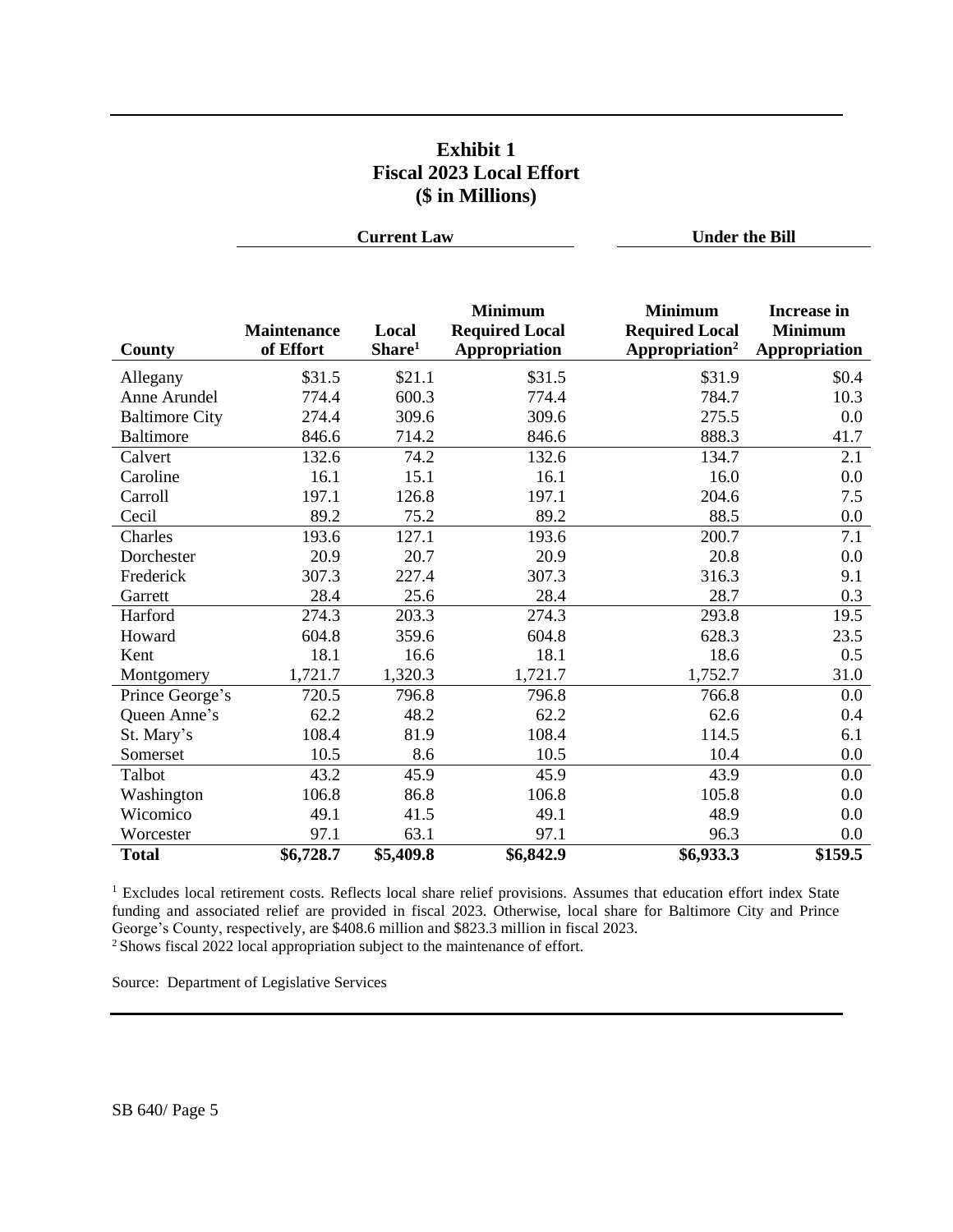Since several local governments consistently fund their local school system above the minimum requirement, the projected impact on local appropriations will be considerably less than the amount shown in Exhibit 1. Based on current projections of local appropriations to public schools, of the 14 jurisdictions with a higher minimum required local appropriation, 4 counties (Calvert, Carroll, Charles, and Frederick) are projected to exceed the new minimum required funding level and 5 counties (Baltimore, Harford, Howard, Kent, and St. Mary's) are projected to partially cover the new minimum required funding level. Only 5 of the 14 jurisdictions (Allegany, Anne Arundel, Garrett, Montgomery, and Queen Anne's) are not projected to provide any additional funding over the new minimum required funding level established by the bill. As shown in **Exhibit 2,** the anticipated statewide impact of the new minimum required funding level will total \$88.4 million in fiscal 2023. Because the new minimum required funding levels result in increased per pupil appropriations in fiscal 2023, the MOE amounts in future years are also affected. Accordingly, Exhibit 2 also shows the estimated increase in the minimum required funding level in fiscal 2024 and 2025, totaling \$15.2 million and \$2.2 million, respectively. No changes to estimated local appropriations in fiscal 2026 or subsequent years are anticipated.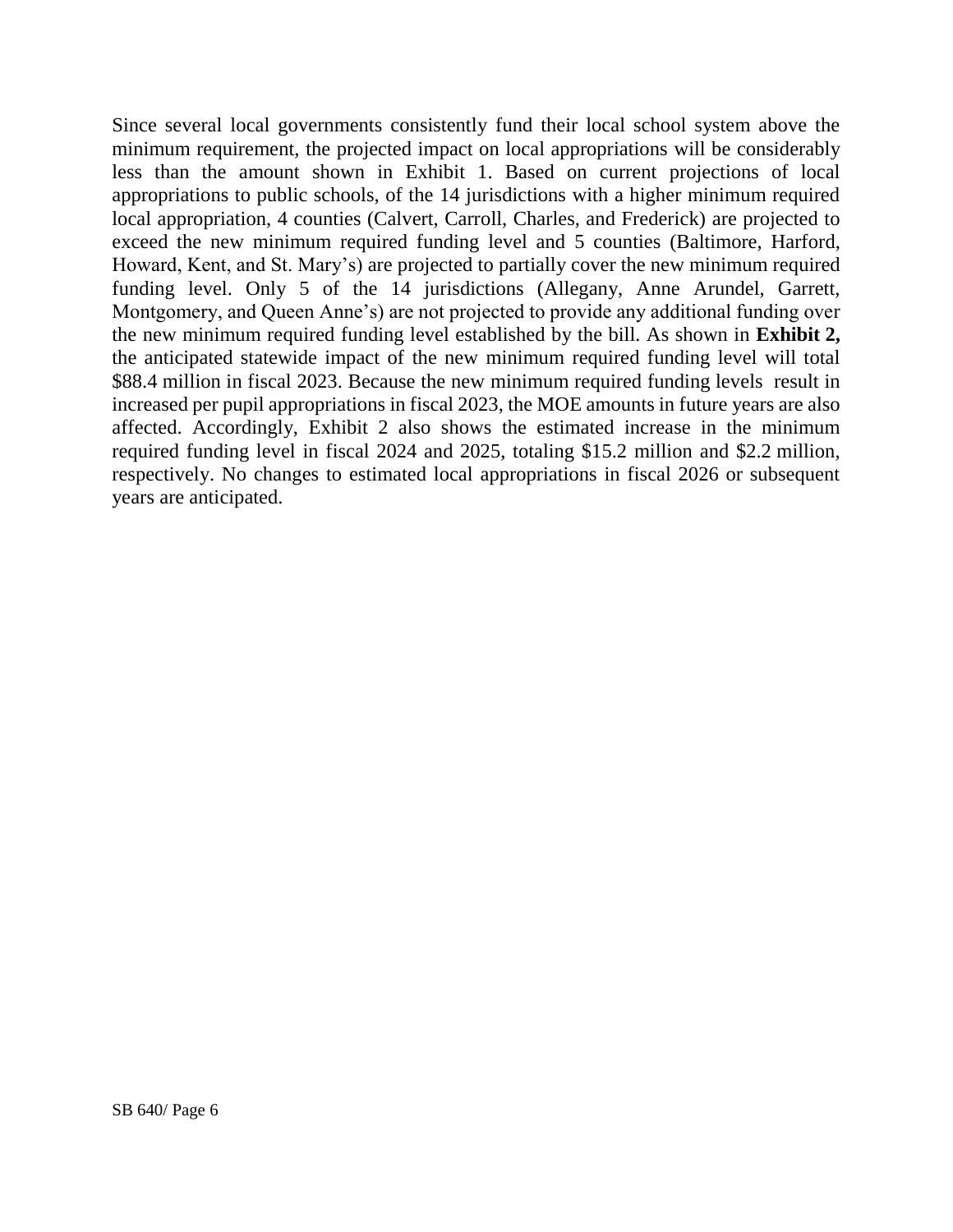| <b>County</b>         | <b>Fiscal 2023</b> | <b>Fiscal 2024</b> | <b>Fiscal 2025</b> |
|-----------------------|--------------------|--------------------|--------------------|
| Allegany              | \$0.4              | \$0.3\$            | \$0.0              |
| Anne Arundel          | 10.3               | 10.1               | 2.2                |
| <b>Baltimore City</b> | 0.0                | 0.0                | 0.0                |
| <b>Baltimore</b>      | 29.5               | 3.9                | 0.0                |
| Calvert               | 0.0                | 0.0                | 0.0                |
| Caroline              | 0.0                | 0.0                | 0.0                |
| Carroll               | 0.0                | 0.0                | 0.0                |
| Cecil                 | 0.0                | 0.0                | 0.0                |
| Charles               | 0.0                | 0.0                | 0.0                |
| Dorchester            | 0.0                | 0.0                | 0.0                |
| Frederick             | 0.0                | 0.0                | 0.0                |
| Garrett               | 0.3                | 0.0                | 0.0                |
| Harford               | 7.2                | 0.4                | 0.0                |
| Howard                | 5.7                | 0.0                | 0.0                |
| Kent                  | 0.1                | 0.0                | 0.0                |
| Montgomery            | 31.0               | 0.0                | 0.0                |
| Prince George's       | 0.0                | 0.0                | 0.0                |
| Queen Anne's          | 0.4                | 0.0                | 0.0                |
| St. Mary's            | 3.5                | 0.5                | 0.0                |
| Somerset              | 0.0                | 0.0                | 0.0                |
| Talbot                | 0.0                | 0.0                | 0.0                |
| Washington            | 0.0                | 0.0                | 0.0                |
| Wicomico              | 0.0                | 0.0                | 0.0                |
| Worcester             | 0.0                | 0.0                | 0.0                |
| <b>Total</b>          | \$88.4             | \$15.2             | \$2.2              |

**Exhibit 2 Estimated Increase in Local Appropriations under the Bill (\$ in Millions)**

Note: To the extent that applicable federal COVID-19 relief funds were used to exceed the fiscal 2022 maintenance of effort requirement, the local effect is less than shown.

Source: Department of Legislative Services